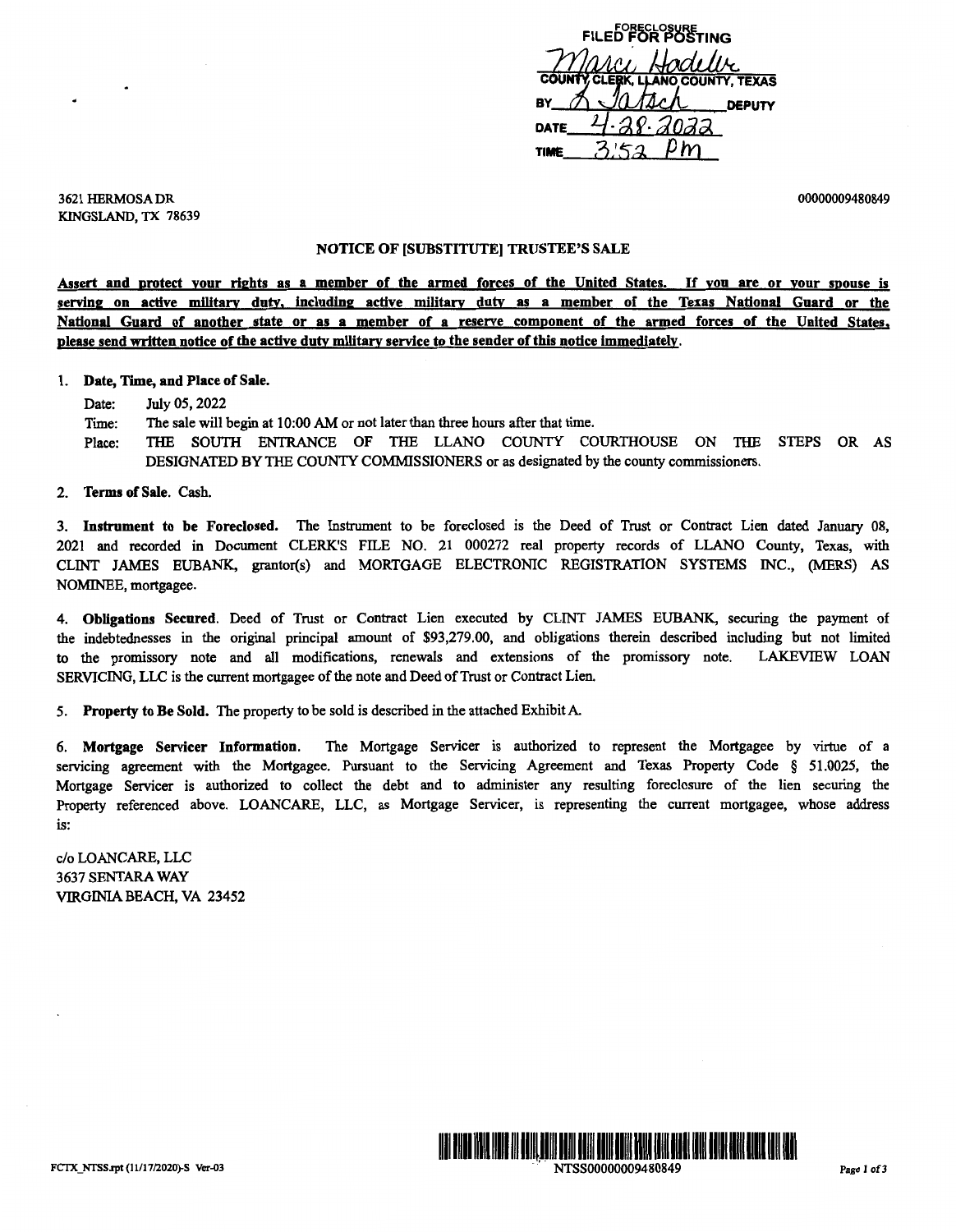3621 HERMOSA DR KINGSLAND, TX 78639

**THIS INSTRUMENT APPOINTS THE SUBSTITUTE TRUSTEE(S)** IDENTIFIED **TO SELL THE PROPERTY DESCRIBED** IN **THE SECURITY INSTRUMENT** IDENTIFIED IN **TIDS NOTICE OF SALE** THE **PERSON SIGNING TIDS NOTICE IS** THE **ATTORNEY OR AUTHORIZED AGENT** OF THE **MORTGAGEE OR MORTGAGE SERVICER.** 

The undersigned as attorney for the mortgagee or mortgage servicer does herby remove the original trustee and all successor substitute trustees and appoints in their steed MARTHA ROSSINGTON, LINDA J. REPPERT, HOWARD WHITNEY OR T. REYNOLDS ROSSINGTON whose address is c/o BARRETT DAFFIN FRAPPIER TURNER & ENGEL, LLP, 4004 Belt Line Road, Suite 100, Addison, Texas 75001-4320 as Substitute Trustee, who shall hereafter exercise all powers and duties set aside to the said original trustee under the said Deed of Trust; and, further does hereby request, authorize, and instruct said Substitute Trustee to conduct and direct the execution of remedies set aside to the beneficiary therein

 $\leq$ 

Israel Saucedo

## Certificate of **Posting**

Certificate of Posting<br>My name is  $\bigcup_{\alpha} \bigcup_{\beta} \bigcup_{\beta} \bigcup_{\beta}$  ( $\bigcup_{\beta} \bigcup_{\beta}$  ( $\bigcup_{\beta} \bigcup_{\beta}$  )  $\bigcup_{\beta}$  ( $\bigcup_{\beta} \bigcup_{\beta}$  ) and my address is c/o 4004 Belt Line Road, Suite 100, My name is **CUIDE** Repport and my address is c/o 4004 Belt Line Road, Suite 100,<br>Addison, Texas 75001-4320. I declare under penalty of perjury that on <u>CAMIA8, ROAR</u> I filed at the office of the LLANO County Clerk and caused to be posted at the LLANO County courthouse this notice of sale.

Declarants Name: <u>Clie Le & Repport</u>